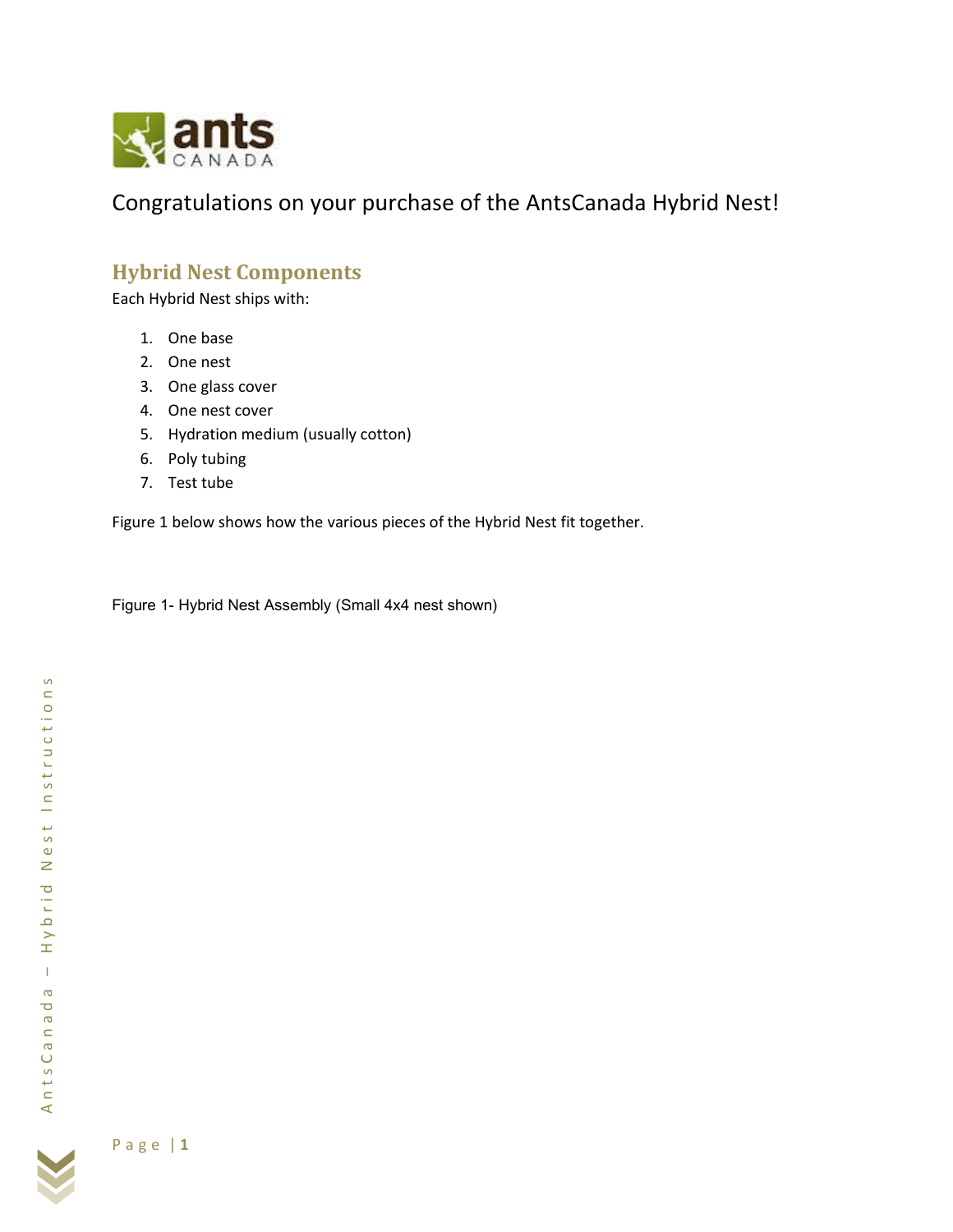

# **Assembly**

The Hybrid Nest is shipped partially assembled already.

- 1. Remove all pieces and set on a table or desk.
- 2. Remove elastic.
- 3. Slowly remove the nest cover. IMPORTANT: The glass cover beneath the nest cover is shipped without adhesive. It may lift off slightly as you remove the nest cover.
- 4. Carefully remove the glass cover and set aside. EDGES ARE SHARP so be careful.
- 5. Hold the base with one hand and the nest with the other. Lift the nest off of the base.
- 6. Fill the large hydration basin with your choice of hydration medium. Some options include: perlite, cotton, soil/sand. Make sure the hydration basin is completely full so that the medium used can come into direct contact with the plastic/nylon mesh on the bottom of the nest.
- 7. Place the nest back on top of the base and push down nice and snug.
- 8. Fill small water basin with water until entire hydration system is full.
- 9. Replace the glass cover. Optionally apply adhesive to hold glass securely in place. See section below on options for glass cover.
- 10. Use cotton to plug unused entrances.
- 11. Connect your ant colony to the Hybrid Nest. YOU'RE READY TO GO!

 $\mathcal{L}$ 

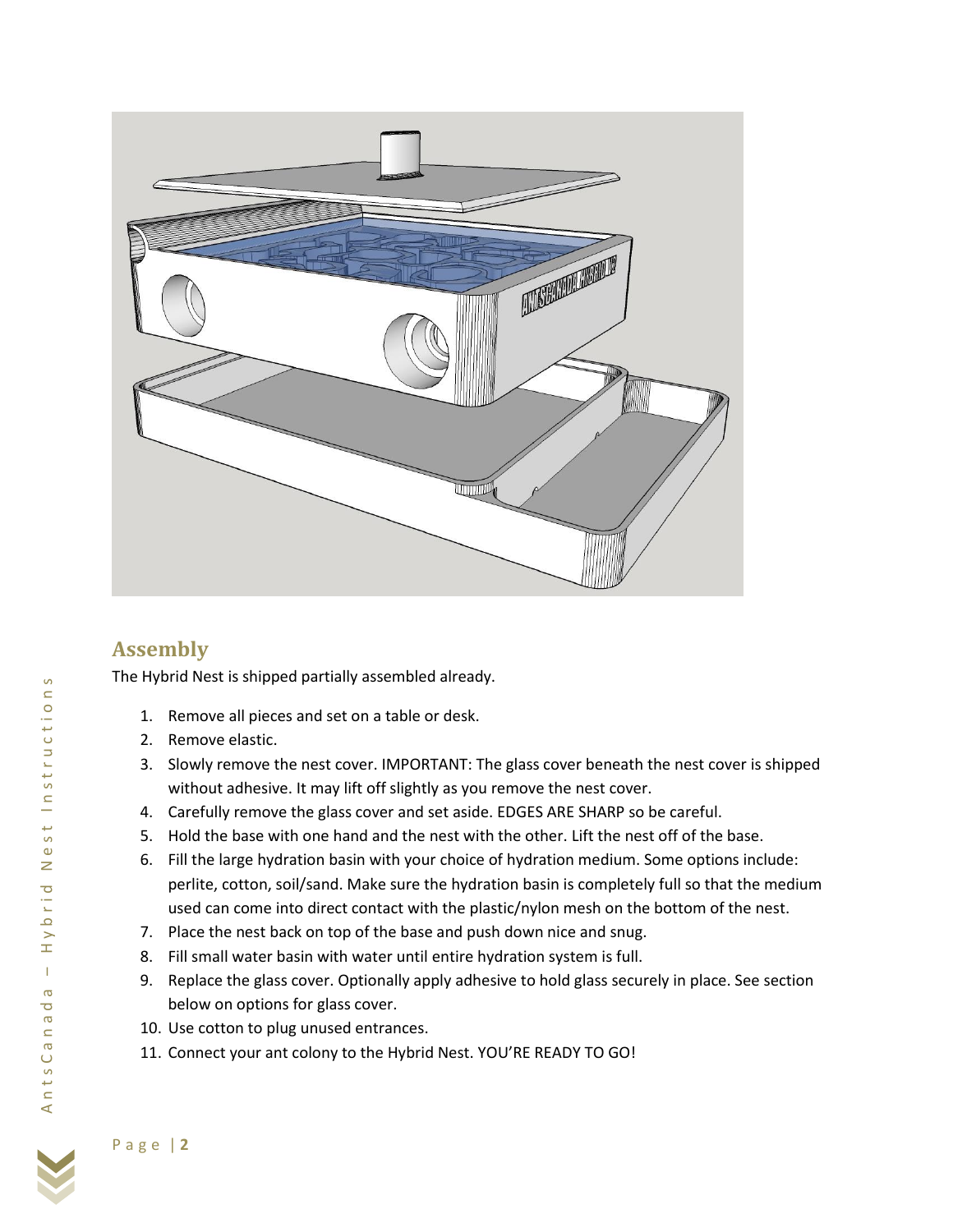Assembly Note: It is recommended that you use aquarium sealant or silicone to seal the glass cover in order to prevent smaller genera of ants from escaping.

## **Features of Your Hybrid Nest**

Your Hybrid Nest has many new and exciting features for the ant keeping community.

- 1. **Genus-Specific Nest Design** It is a known fact that different ants create different nests. With this key principle in mind, the designs of the Hybrid Nests are inspired by the natural architecture of several ant genera in the wild. Of course chambers and tunnels are the main design structures of all ant nests, but size, length, curvature, and other factors make each nest design unique and have specific functions at maintaining the ideal nest conditions. We have also found that ants within the same genus have similar moisture requirements, so each genustailored design is perfectly designed to offer the approximate moisture amount fit to the particular genus. With extensive research and hands-on experience, we believe we have matched key nest elements in the Hybrid Nest designs with those of several popular ant genera.
- 2. **Hydration System & Customization** The hydration system is designed to lessen the maintenance. We feel that the less you have to worry about whether your formicarium is providing the proper amounts of moisture and humidity, the better. The greatest hydration feature is that the ant keeper can use any hydration medium they prefer or any that their ants prefer, e.g. cotton, soil, plaster of paris, ytong/AAC, perlite, etc. Simply add your hydration medium into the main hydration basin, add water to the exposed hydration basin periodically and you're all set. You can also add a thin layer of digging medium like sand to keep humidity levels high and give your ants the chance to customize their formicarium interior.
- 3. **Connectivity** The Hybrid Nests can easily connect directly to your test tubes. Once your test tube colony is ready to be moved into your formicariums, simply remove the cotton plug from the test tube and insert the test tube into an entrance – DONE! This makes moving any ant colony into your formicarium smooth and easy, as the colony has virtually no distance to travel. Hybrid nests also easily connect to standard poly tubing, making it easy to connect to other formicaria and out worlds.
- 4. **Mold-Resistant** Mold is among an ant keeper's worst enemies. While it may be impossible to eliminate completely, the Hybrid Nest has been designed to greatly reduce mold and to also allow for its cleanup if it does occur. Mold-resistant materials have been chosen in the Hybrid Nest construction and the base can be removed from the nest without allowing ants to escape. If the base needs cleaning or hydration medium needs to be replaced, an ant keeper can do this without worrying about ants escaping.
- 5. **Separation Of Base From Nest** As mentioned above, the base (hydration system) and the nest can be separated without allowing ants to escape. This can come in handy when the hydration system needs cleaning or if the hydration medium needs to be replaced.
- 6. **Heating** Many ant species thrive in a nest warmer than the temperature of an indoor room in which they are being kept. There are a few options for heating a nest. One popular way is to use a heat cable. The Hybrid Nest comes ready to accept a heat cable to provide heat for the nest.

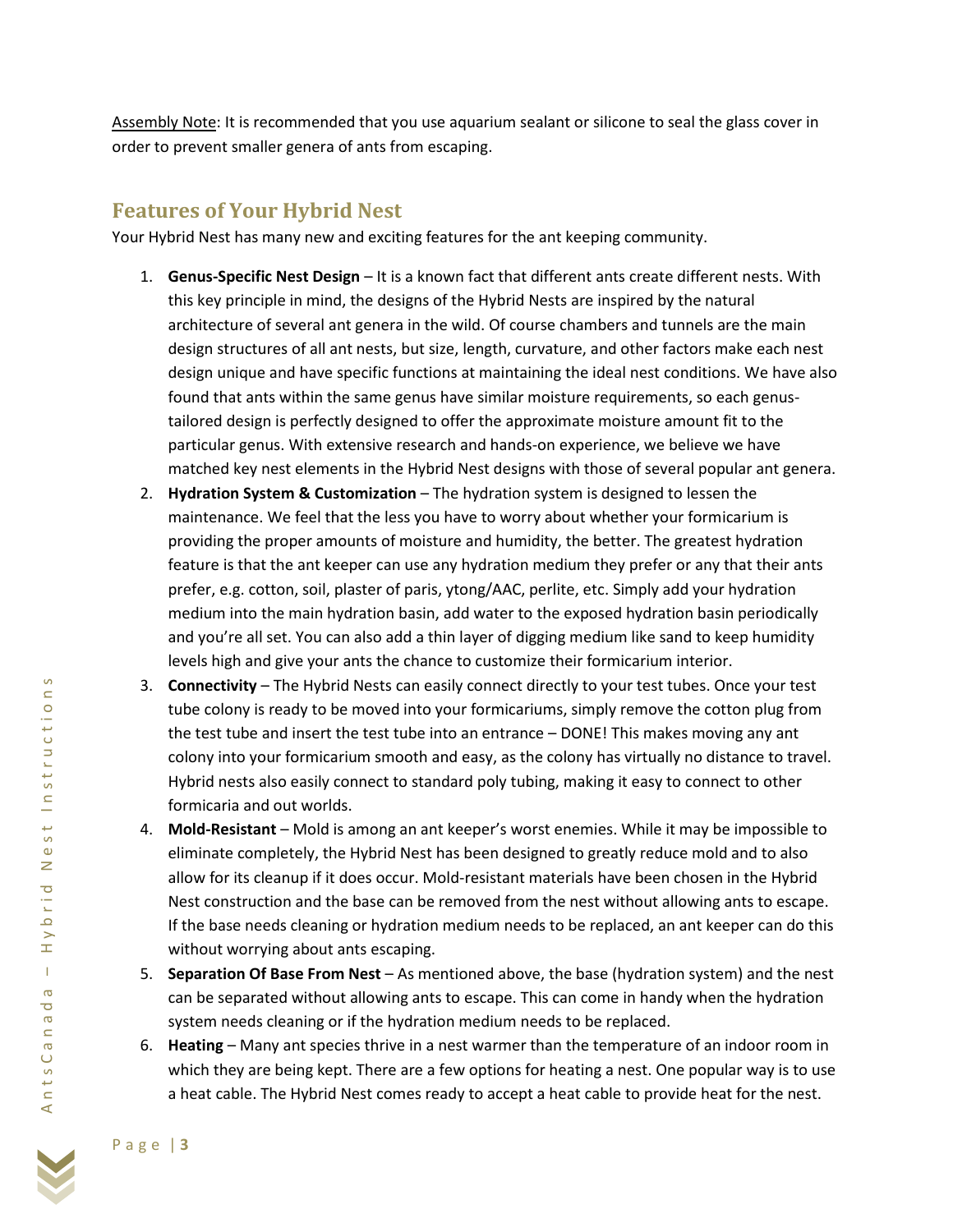The heat cable tunnel at the top of the Hybrid Nest allows for heat to enter the top of the nest, similar to the sun heating the top of a natural nest. It is also situated to eliminate condensation which is a notoriously common issue with heated formicariums, and it also creates a desirable temperature gradient for healthy thermoregulation of your ant colony.

- 7. **Modular** Nesting space can easily be increased by adding additional Hybrid Nests. All that is needed is a small piece of poly tubing to connect one entrance to another. A piece of tubing that is  $\frac{1}{2}$ " long will allow the Hybrid Nests to be flush against each other.
- 8. **Cover**  Ants naturally feel comfortable having their nest space cloaked in darkness. Our Hybrid Nests come with a cover so you can keep your ants in the dark when you are not observing your ants.

### **Glass Cover**

Hybrid Nests ship with the glass cover unsecured with any adhesive. There are some ant keepers who will not want to secure the glass cover with adhesive, primarily to allow for easy access to the nest if needed. If you wish to secure the glass cover, we suggest you use a small amount of aquarium sealant or silicone.

NOTE: There are two small vertical holes on either side of the nest. This can be used to help push the glass cover off using a tooth pick or other small tool.

Prior to sealing the glass cover in place, be sure to add any nest material you want to provide your colony, like sand or small wood chips if desired. Also, be sure to clean off any nest material added from the top surface where the glass cover will be so you get a nice, flat and clean adhesion.

## **Common Questions**

**Question**: The Omni Nest line of formicariums comes with an outworld. Why not the Hybrid Nests?

**Response**: The manufacturing methods of the two lines of formicariums are vastly different. While it makes perfect sense to include an outworld with the Omni Nest, it was much more problematic to include one with the Hybrid Nest.

Our recommendation is that ant keepers create their own outworlds by following the AntsCanada instructional video – "How to Make a Simple Outworld - AntsCanada Tutorial #32". [https://www.youtube.com/watch?v=\\_JIp0LLhH30](https://www.youtube.com/watch?v=_JIp0LLhH30)

Alternately, outworlds similar to the one shown in the video can be purchased separately from the AntsCanada Store. <http://www.antscanada.com/products-page>

**Question**: Which nest design should I choose for my genus of ants?

**Response**: There are currently 7 nest designs for 7 different genera of ants. We chose the most popular genera to begin with. If your genus is not available, the most important consideration in choosing a nest design is to choose one where the sizes of the ants are similar. The nests have been designed to fit the

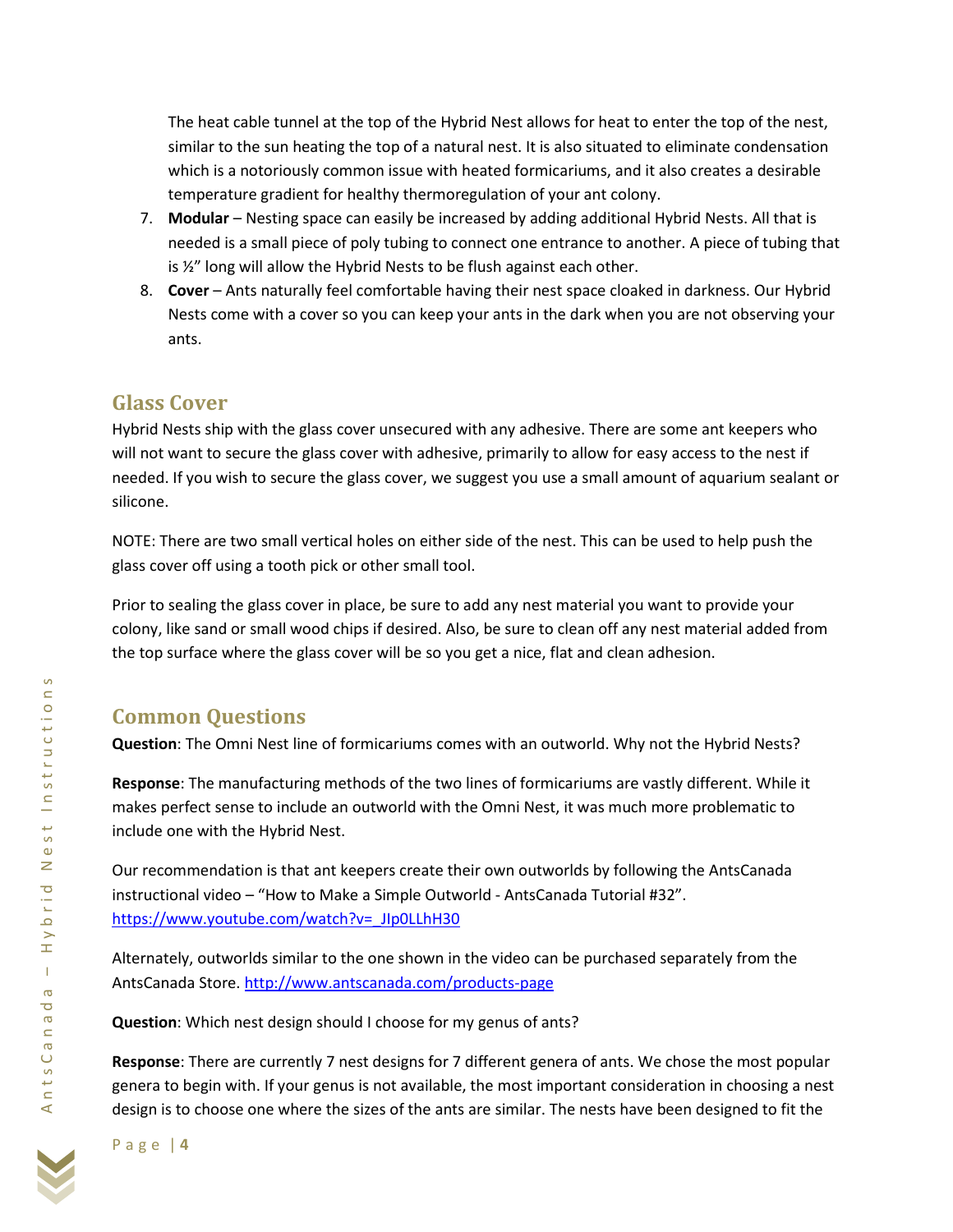genus of ants, so tunnel and chamber sizes are wide enough for the largest queens or super majors to fit. If you are still unsure, send us and email and we'll help you out.

### **Nest Specifications**

*Specs of the Camponotus Hybrid Nest*

**Design description**: Horizontally linear, smooth, spacious tunnels and chambers inspired by *Camponotus* ant nests within wood.

**Hydration Level**: 20%-40% humidity

**Also suitable for**: All common ant species. May not be suitable for moisture-loving ants like *Myrmica*.

#### *Specs of the Formica Hybrid Nest*

**Design description**: Large spacious oval chambers of varying depths and moisture levels connected by narrow tunnels.

**Hydration Level**: 20%-40% humidity

**Also suitable for**: All common ant species except for some larger ants like *Camponotus* or *Pogonomyrmex*. May not be suitable for moisture-loving ants like *Myrmica*.

### *Specs of the Lasius Hybrid Nest*

**Design description**: A network of spacious rounded chambers separated by thin walls and tight passageways.

**Hydration Level**: 50-60% humidity

**Also suitable for**: All common small ant species like *Tetramorium*, *Solenopsis*, *Crematogaster*, and *Temnothorax*. Not suitable for *Camponotus*, *Pogonomyrmex*, *Messor*, *Formica*, or any species whose queen or workers exceeds 4 mm in length or girth.

### *Specs of the Myrmica Hybrid Nest*

**Design description**: A mass of pits and chambers with no defined tunnels designed to keep all areas of the nest damp

**Hydration Level**: 80-100% humidity

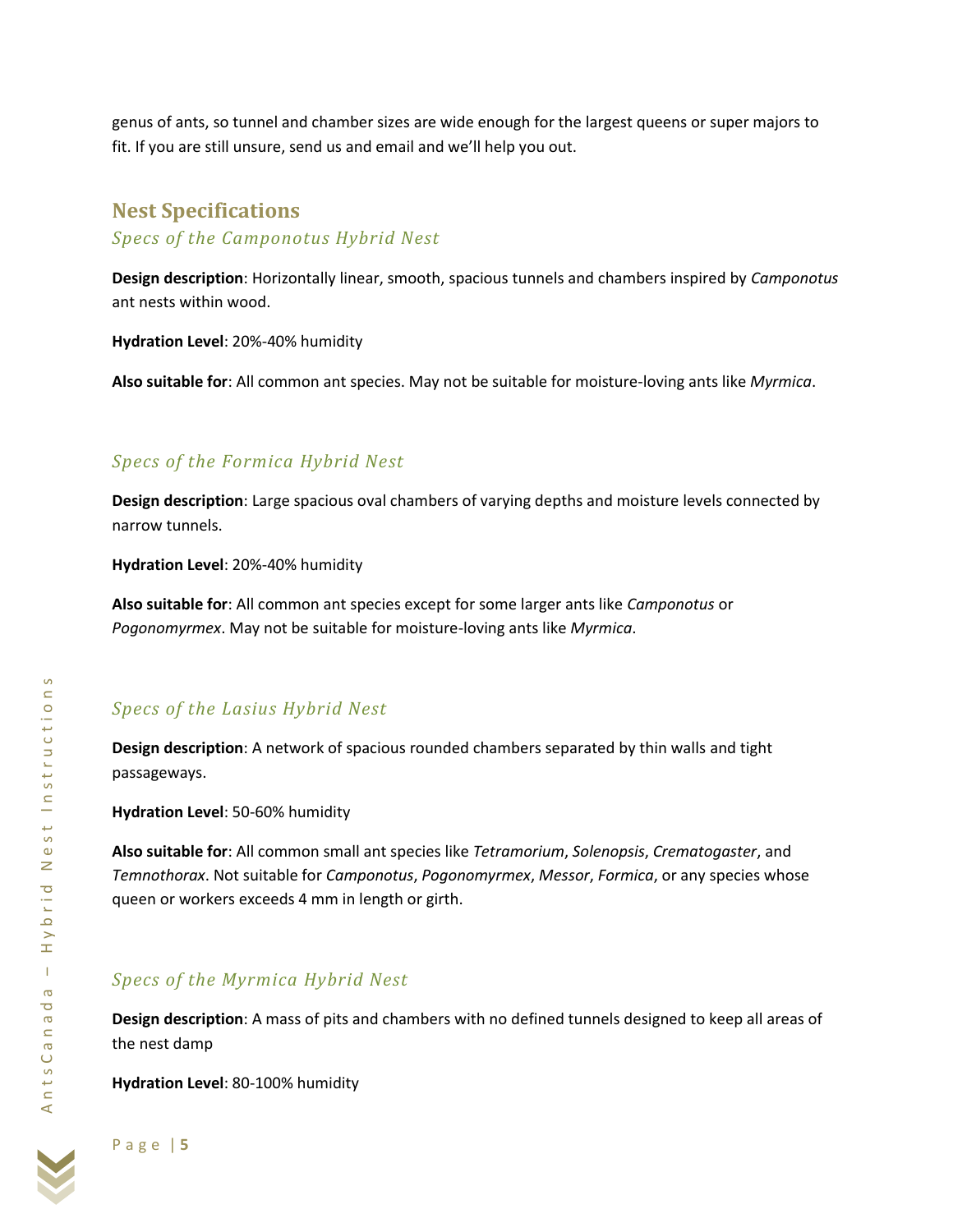**Also suitable for**: All common small ant species, but may not be suitable for dry-loving ant species like some *Camponotus* and *Pogonomyrmex* ants.

#### *Specs of the Pogonomyrmex Hybrid Nest*

**Design description**: Chambers mimicking harvester ants' natural disk-shaped nest chambers of varying depths and moisture levels connected by narrow tunnels.

**Hydration Level**: 20-40% humidity

**Also suitable for**: All common small ant species. May not be suitable for moisture-loving ants like *Myrmica*.

#### *Specs the Solenopsis Hybrid Nest*

**Design description**: An intense network of rigid tunnels and numerous small chambers characterized by the notoriously active fire ant nests.

**Hydration Level**: 40-60% humidity

**Also suitable for**: All common small ant species like *Tetramorium*, *Solenopsis*, *Crematogaster*, and *Temnothorax*. Not suitable for *Camponotus*, *Pogonomyrmex*, *Messor*, *Formica*, or any species whose queen or workers exceeds 4 mm in length or girth.

### *Specs of the Tetramorium Hybrid Nests*

**Design description**: A maze-like, linear network of rectangular tunnels connected by archways creating the illusion of a society living within the spaces between and under sidewalk blocks and pavement.

**Hydration Level**: 30-50% humidity

**Also suitable for**: All common small ant species like *Tetramorium*, *Solenopsis*, *Crematogaster*, and *Temnothorax*. Not suitable for *Camponotus*, *Pogonomyrmex*, *Messor*, *Formica*, or any species whose queen or workers exceeds 4 mm in length or girth.

## **Feedback**

We welcome any feedback you may have regarding your new Hybrid Nest. Also please feel free to share with us any photos and videos of your colonies in your Hybrid Nest.

Send all feedback to: MikeyJBustos@gmail.com



A n t s C a n a d a

AntsCana

– H y b r i d N e s t I n s t r u c t i o n s

ybrid

 $\pm$  $\mathbf{I}$  $\boldsymbol{\varpi}$  $\overline{\circ}$ 

Nest Instruction